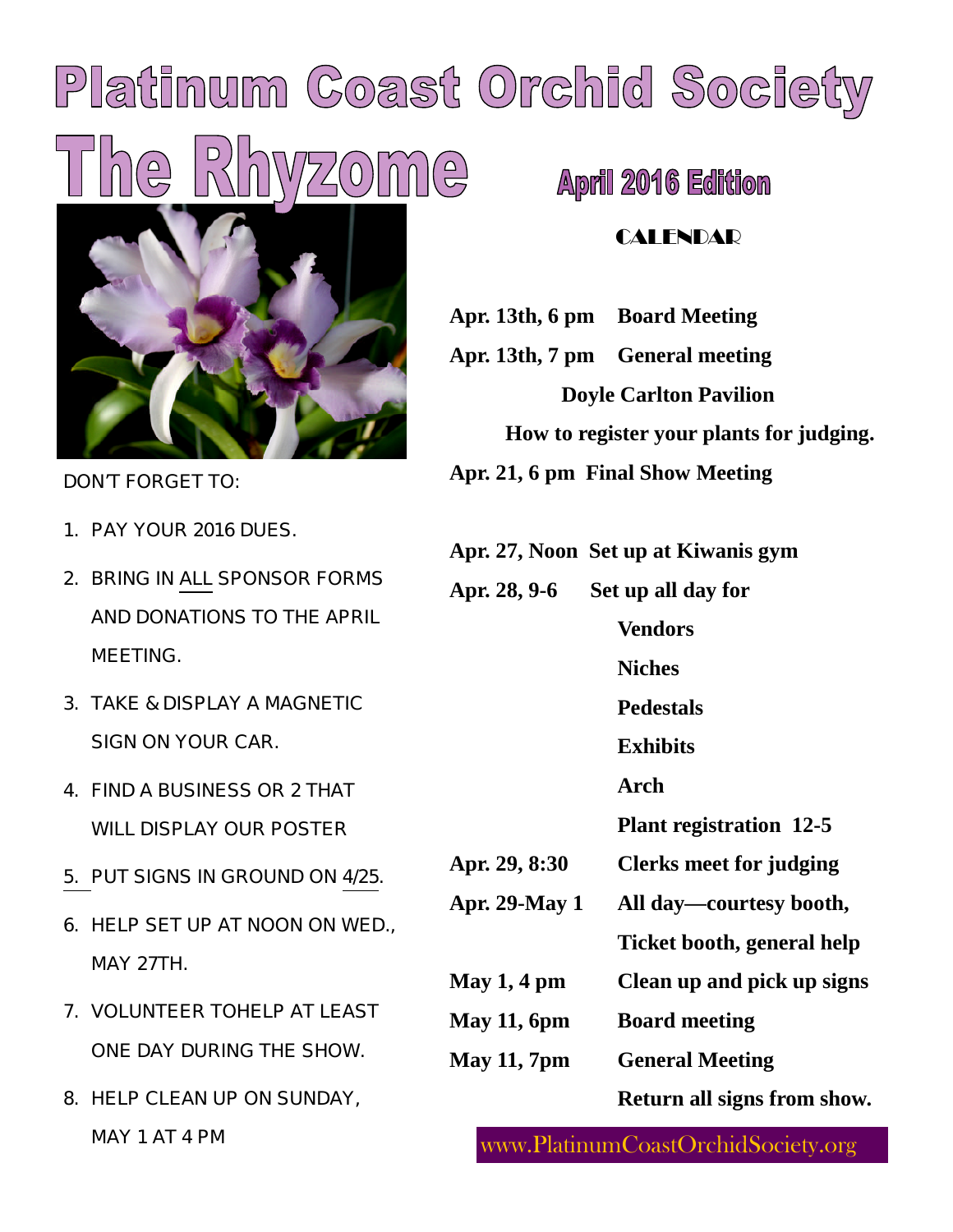# GREAT PLACES FOR MEMBERS TO FIND INFORMATION ON ORCHIDS:

1. Programs—Take notes—someday they will make sense

2. AOS Magazine articles. "Orchids" is available at every meeting.

3. Members - Ask longtime members about orchids, but realize that your yard and potting choices are key. We all use trial and error to succeed.

4. Internet sites—**www.aos.org**—This AOS site has the answer to almost any question.

5. Rambles at members' homes to help you identify the best way to grow your orchids.

PCOS is an affiliate of the **American Orchid Society (AOS).** There's an abundance of information on the AOS website. Please visit www.aos.org for articles, advice on growing orchids, and lots of free information.

Ask Betty Adamson for an application if you're interested in joining.

For all current members, remember that your renewal notice will arrive in the Orchid Magazine prior to your month of renewal.

www.aos.org

#### UPCOMING FLORIDA SHOWS

- **Apr. 2-3 Jacksonville Orchid Society Show Garden Club of Jacksonville Jacksonville, FL**
- **Apr. 9-10 Orchid Society of Highlands County Bert J Harris Agricultural Center Sebring, FL**
- **Apr. 23-24 Vero Beach Orchid Society Show Riverside Park**

**Vero Beach, FL**

**Apr. 29-May 1 Platinum Coast Orchid Society Show Kiwanis Island Park Gymnasium**

**Merritt Island, FL**

#### **EXHIBIT FOR VOLUSIA SHOW:**

**If you would like to help set up an exhibit for the Volusia Show on Friday, May 6th, please let us know. All interested will breakaway at the next meeting to make plans. If you have a truck or large van and are able to transport materials, that would be a big help.**

## **SUNSHINE**

**Best wishes to Barry Kennedy, Christina Rovira, and** *Camille Theobald as they continue their medical treatment. John Hicks is recovering well from his recent surgery. Speedy get well wishes to Sue Gordon and Peter Pancoast as they recover from sur-Gery. Jim Adamson is also continuing to improve.* 

*We all need to get well and stay well for our upcoming show. Smile!!*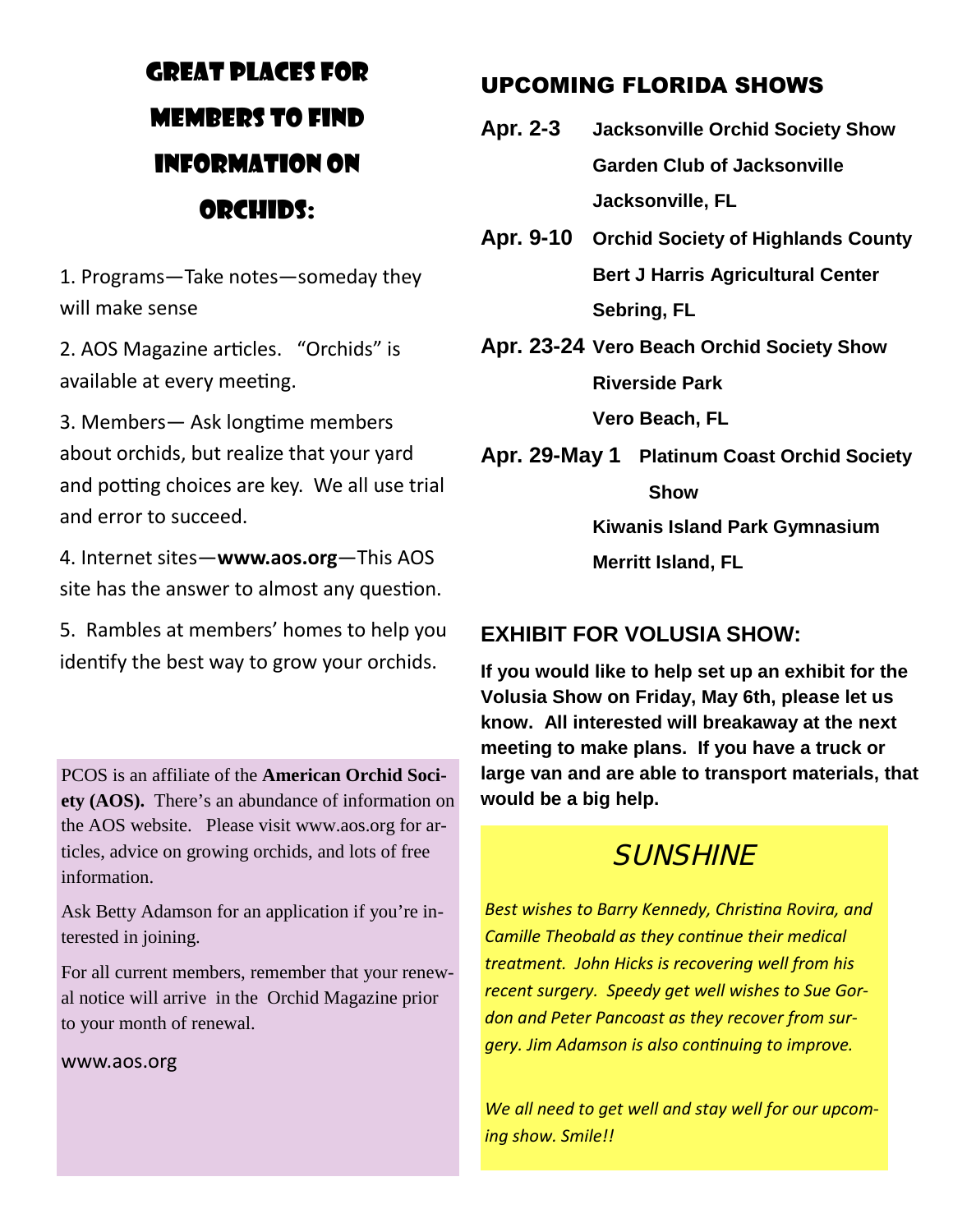# **2016 PCOS OFFICERS & CHAIRS**

#### **PRESIDENT**

**Dave Colchin**

**720-5000 President@PlatinumCoastOrchidSociety.org**

#### **VICE PRESIDENT**

**Jodi Kittleson 608-575-6005 VP@PlatinumCoastOrchidSociety.org**

#### **TREASURER**

**Margaret Croucher 454-4067 Treasurer@PlatinumCoastOrchidSociety.org**

#### **SECRETARY**

**Elaine DeRiso 407-509-8976 Secretary@PlatinumCoastOrchidSociety.org**

**DIRECTOR serving for Past President Nadine Kern**

**DIRECTORS Joann Amos (2015-2016) Walter Bryant (2016-2017) Clive Gay (2016-2017) Maria Maloney (2016)**

**PLANT FORUM**

**Betty Adamson**

**MEMBERSHIP**

**Margaret Croucher**

**NEWSLETTER EDITOR**

**Patti Scholes**

**LIBRARY**

**Sally Pancoast**

**SUNSHINE**

**Betty Adamson**

**GREETER Christina Rovira**

**PROGRAMS**

**Judy Law**

**PHOTOGRAPHERS Jan Castillo**

**Charlie Scholes**

**AOS LIAISON**

**Betty Adamson**

**RAFFLE Mary Beth Phelps Karen Snee**

**PUBLICITY**

**Diane Collins**

**REFRESHMENTS**

**Kathy Jacobson**

**SHOW CHAIR**

**Betty Adamson**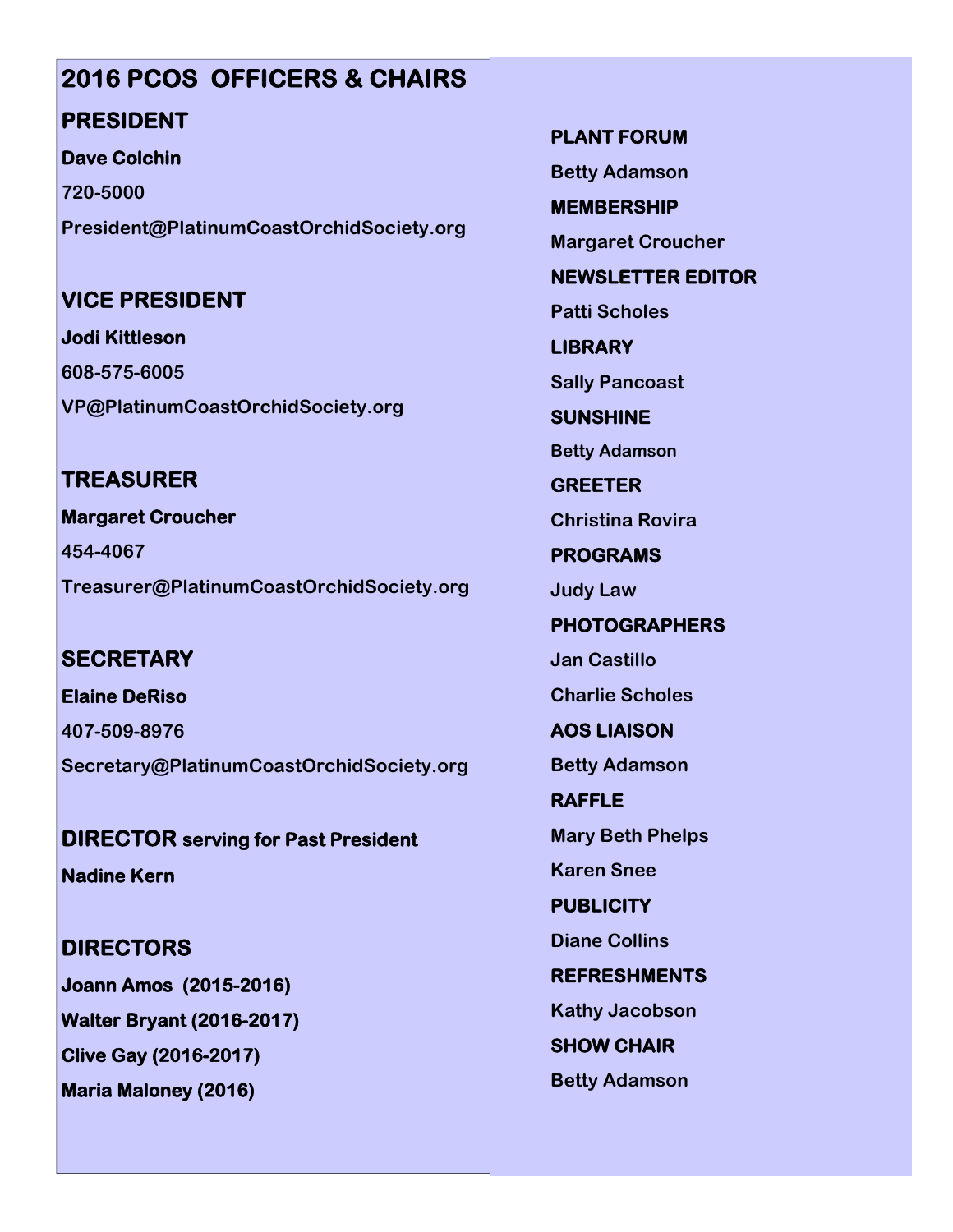### MANY THANKS TO OUR MARCH HELPERS:



Sally and JoAnn for all the plants they brought to share….

Judy for her niche demonstration.......she still needs volunteers to do a niche....



0.0.00

Susan for the amazing genie bottle she

made for the show….

Many members who took signs and sponsor forms….



Kathy for setting up great refreshments for us each month....



Betty for her pedestal demonstration....see Karen Snee if you would like to do a pedestal at the show….